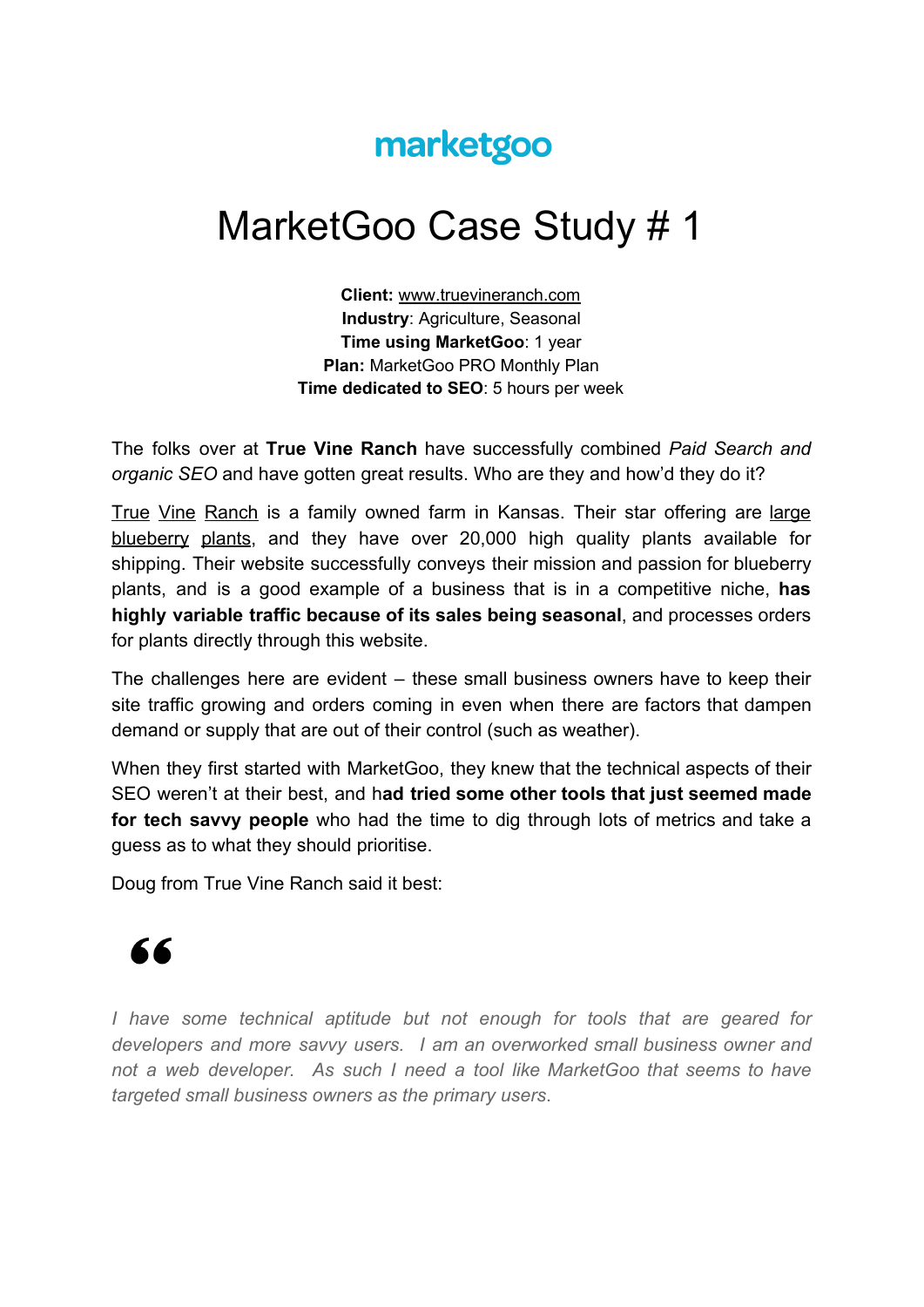He was able to do bite sized tasks or make big changes to his site depending on how much time he had, and has been able to see who visits his site from search engine results, and who visits his site from Paid Ads.

The combination of these two techniques have clearly served the business well, if we see their keywords and traffic. We can also see how much has been saved by also working on organic SEO and not only relying on Paid Ads. True Vine Ranch has worked hard to optimise their site, and with that comes the freedom of knowing that if one day they lower their budget or stop putting out ads, their **traffic won't disappear**.

Check out a recap of exactly how MarketGoo helped [truevineranch.com](http://www.truevineranch.com/) below:

- 1. Challenges they were facing
- Site's SEO was in disarray
- Business owner had limited time to work on SEO
- Seasonal Business (very pronounced highs and lows)
- 2. How MarketGoo enabled success



- Identification of technical errors
- Easy to understand instructions
- Tasks can be completed in any order
- Measurable progress